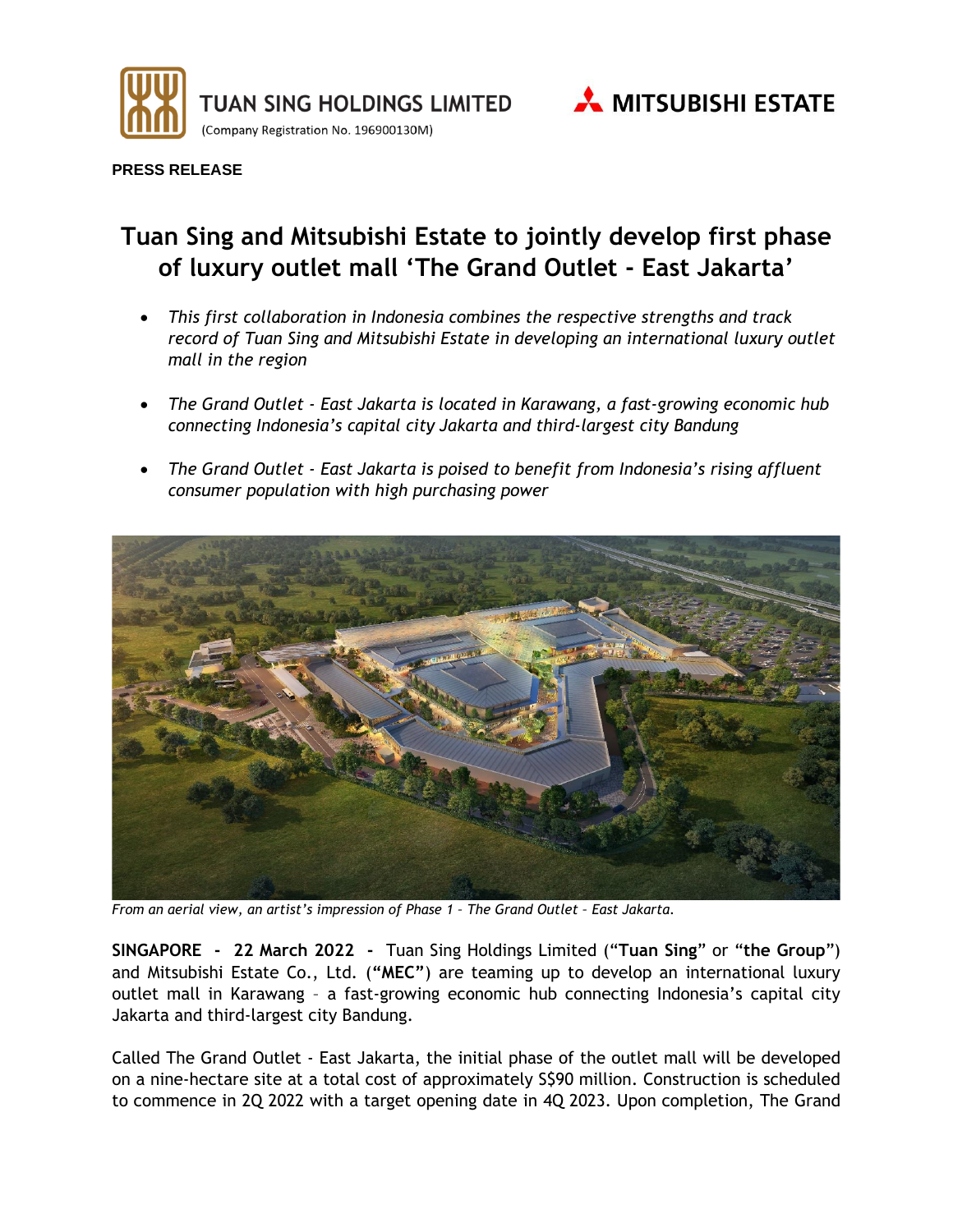

TUAN SING HOLDINGS LIMITED

(Company Registration No. 196900130M)



Outlet - East Jakarta will have a leasable area of approximately 26,000 sqm, featuring approximately 180 shops with a wide variety of retail offerings and dining establishments. There will also be ample car park space for 1,000 cars and 180 motorcycles.

The development of The Grand Outlet - East Jakarta will be undertaken by a 50:50 joint venture company PT Karawang Outlet Mall, which will also operate the outlet mall.

The Grand Outlet - East Jakarta is envisioned to be a world class shopping destination, where visitors can revel in retail therapy set in green urban spaces. The outlet mall aims to offer international luxury brands that sell high-end apparels, bags and luggage, accessories and more. Beauty seekers can get pampered from a range of holistic treatments offered by beauty salons and massage services, while diners can satiate their taste buds from a variety of gastronomic delights.

Mitra Adiperkasa (MAP), a leading retailer and distributor in Indonesia with over 2,600 stores, is one of many interested parties seeking to be a major tenant at The Grand Outlet - East Jakarta. MAP has a diversified portfolio that includes sports, fashion, department stores, kids, food & beverage and lifestyle products. Some of its iconic brands include Starbucks, Apple, Zara, Marks & Spencer, SOGO, SEIBU, Subway, Reebok, among many others.

V.P. Sharma, Group CEO of MAP, says: "We are excited to be part of The Grand Outlet - East Jakarta and certainly looking into putting some of our portfolio brands at the outlet mall."

Retail therapy aside, The Grand Outlet - East Jakarta will feature vibrant pop-up stores with 'Instagrammable' spots for the social media savvy. Families and kids will get to enjoy several fun-filled entertainment and breakout zones.

The Grand Outlet - East Jakarta is well-positioned to tap a growing consumer class arising from Indonesia's strong demographics. The country is the largest economy in Southeast Asia with gross domestic product (GDP) of approximately US\$1.058 trillion in 2020, according to the World Bank. The retail sector contributed approximately 13% to GDP.

According to Worldometer, the median age in Indonesia is 28.3 years. By 2030, an estimated 90 million Indonesians will join the 'consumer class', according to McKinsey. As such, demand for goods and services is set to increase in tandem with higher levels of disposable income and more sophisticated tastes.

In terms of location, The Grand Outlet - East Jakarta is well connected. The outlet mall is only an hour's drive from Central Jakarta. In fact, connectivity to Karawang is set to improve with the construction of Indonesia's first high speed rail (HSR) connecting Jakarta to Bandung. The HSR is expected to be completed by end-2022. Karawang Station, which is one of the stops, is just 3-4 km away from The Grand Outlet - East Jakarta.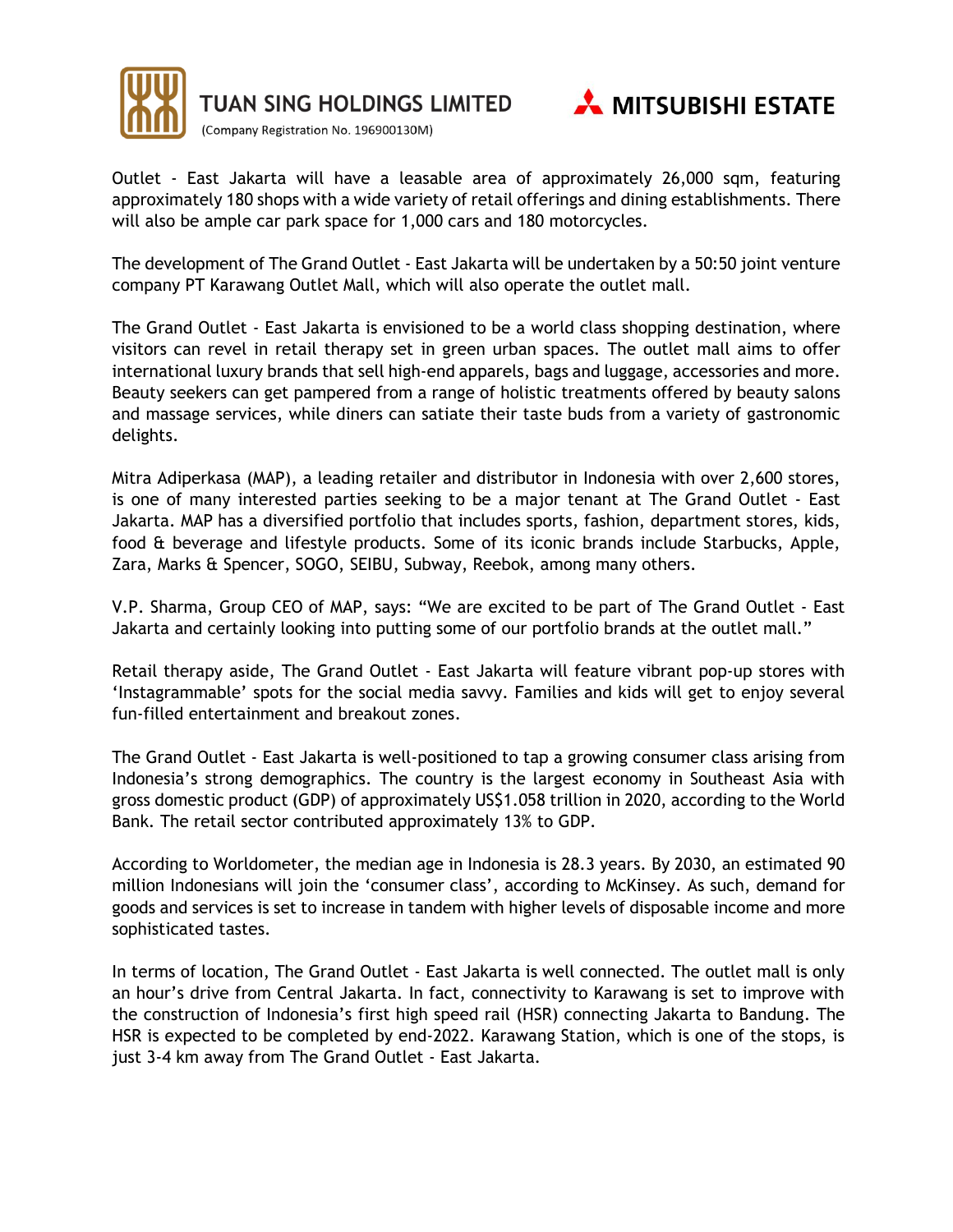

TUAN SING HOLDINGS LIMITED



(Company Registration No. 196900130M)

As a business location, Karawang has already attracted the establishment of offices and manufacturing hubs of several Japanese MNCs, such as Toyota, Honda, Yamaha, Suzuki and Ajinomoto. Within its vicinity are also hotels, such as Novotel Karawang, Java Palace and Resinda Hotel Karawang. The region has many leisurely pursuits, including the Lotus Lakes Golf Club and Palm Springs Golf & Country Club Karawang Course.

The development of The Grand Outlet - East Jakarta brings together two of the region's established property development groups; each having a diversified portfolio across many countries.

MEC, one of the largest real estate developers in Japan, established Mitsubishi Estate Asia (**"MEA"**) in Singapore in 2008, with operations covering Southeast Asia and Oceania. Including Singapore, it has businesses in Thailand, Vietnam, Myanmar, Malaysia, Philippines, Indonesia and Australia, with current gross assets of approximately US\$1,558 million. In 2019, MEC embarked on a luxury outlet mall project in Thailand, of which its success led to the launch of the second phase of development in January 2022. Undoubtedly, MEC's illustrious track record will enable it to contribute to The Grand Outlet - East Jakarta and ensure the success of the latter's development.

Tuan Sing, on the other hand, is a regional investment holding company with interests mainly in real estate development, real estate investment and hospitality. Over the years, the Group has developed a portfolio of strategically located real estate assets in Singapore, China, Indonesia and Australia, and established a reputation for the delivery of good quality and iconic developments.

Mr William Liem, Chief Executive Officer of Tuan Sing, says: "We are excited to partner MEC to develop our first luxury outlet mall in one of Indonesia's fast-growing economic hubs. Our strong presence in Indonesia, combined with MEC's extensive experience in building and operating renowned retail projects, will allow us not only to make this project a success but will open the doors for more collaboration in the future."

Mr Masato Aikawa, Managing Director of MEA, MEC's regional headquarter of South East Asia and the Oceania region, says: "The strong partnership between two experienced international developers, Tuan Sing and MEC, will surely make the development successful and become attractive to local affluent customers. In Indonesia, GDP and higher-income groups will continue to grow which contributes to higher purchasing power and demand for the upper retail market. Our development will provide a new high-end market of luxury products for our local customers and international luxury brands with sophisticated and stylish experiences.

Through the experiences of luxury outlet malls in Thailand and Indonesia, MEC will further expand the outlet mall business to meet the strong demand in South East Asia and the Oceania regions."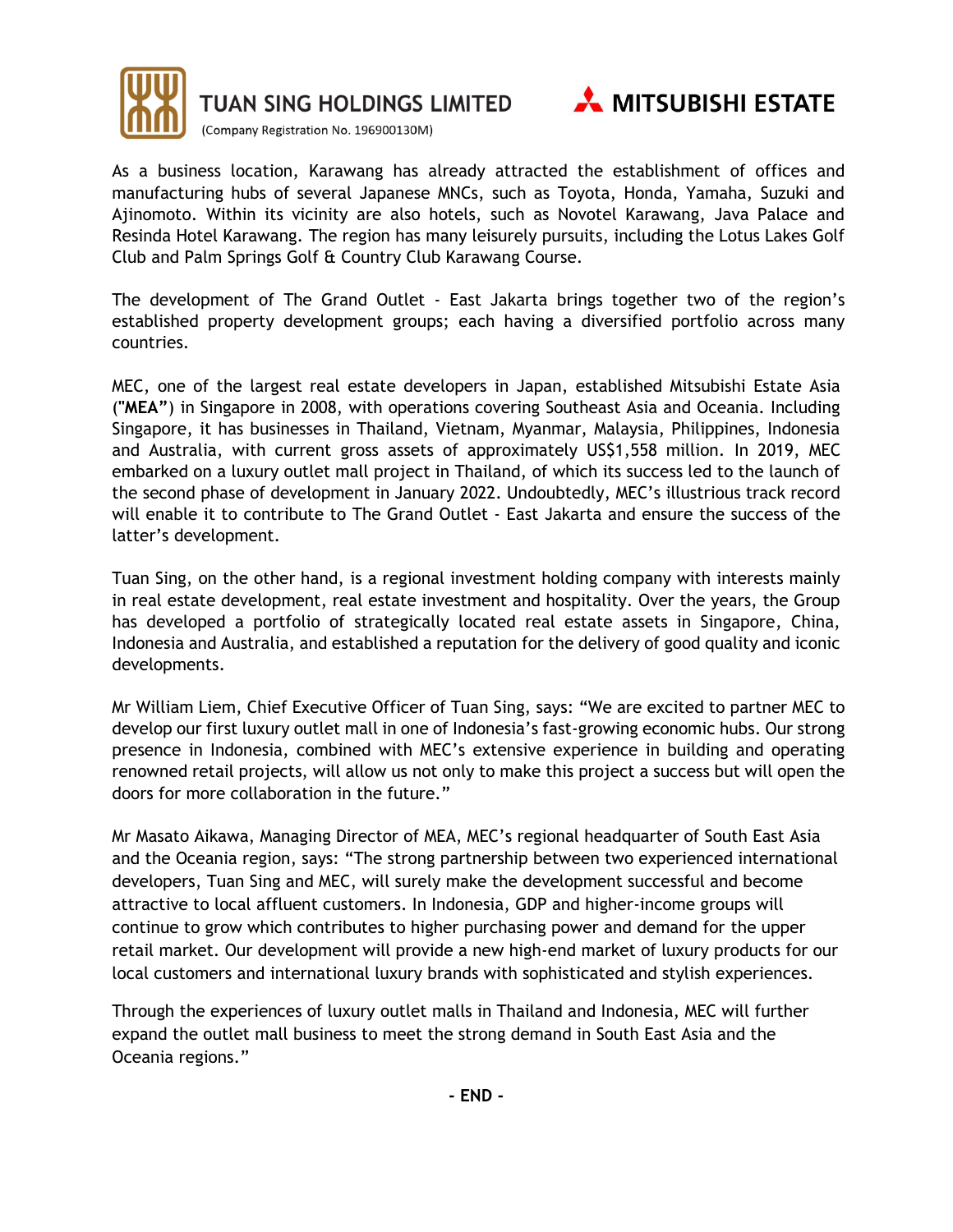

TUAN SING HOLDINGS LIMITED

(Company Registration No. 196900130M)



#### **About Tuan Sing Holdings Limited**

Tuan Sing Holdings Limited is a regional investment holding company with interests mainly in real estate development, real estate investment and hospitality. Over the years, the Group has developed a portfolio of strategically located real estate assets in Singapore and across the region and established a reputation for the delivery of good quality and iconic developments. The Group also holds a 44.48% interest in Gul Technologies Singapore Pte. Ltd., a printed circuit board manufacturer with manufacturing plants in China.

Since marking its Golden Jubilee in 2019, Tuan Sing has embarked on a business transformation to reposition itself from a niche developer to a major regional player with a presence in commercial, residential and hospitality properties in various key Asian cities across Singapore, China, Indonesia and Australia. Leveraging on its strengths and track record in property development and investment across a diverse range of property segments, the Group intends to participate in large-scale integrated developments and townships as it enters the next phase of growth.

For more information on Tuan Sing Holdings Limited, please visit [http://www.tuansing.com.](http://www.tuansing.com/)

#### **About Mitsubishi Estate Group**

Established in 1937, Mitsubishi Estate Co., Ltd. ("MEC") has a long history of excellence as one of the largest comprehensive real estate companies operating a global spectrum of businesses in diverse fields related to real estate. MEC focuses on a wide variety of highquality projects such as office buildings, residences, industrials, and outlet malls throughout countries like the United States, the United Kingdom, and Asian countries such as China, Singapore, Indonesia, Vietnam, and Thailand.

MEC's core mission is to contribute to society through urban development, providing a holistic environment for people to work, live and enjoy a habitat enriched with dynamic components and opportunities.

While leveraging and enhancing its strength, MEC aims to realise sustainable corporate value enhancement through its steadfast commitment to creating attractive urban environments designed for anticipation in the change of times and magnifying lifestyles.

For more information on Mitsubishi Estate Group, please visit [https://www.mec.co.jp/index\\_e.html.](https://www.mec.co.jp/index_e.html)